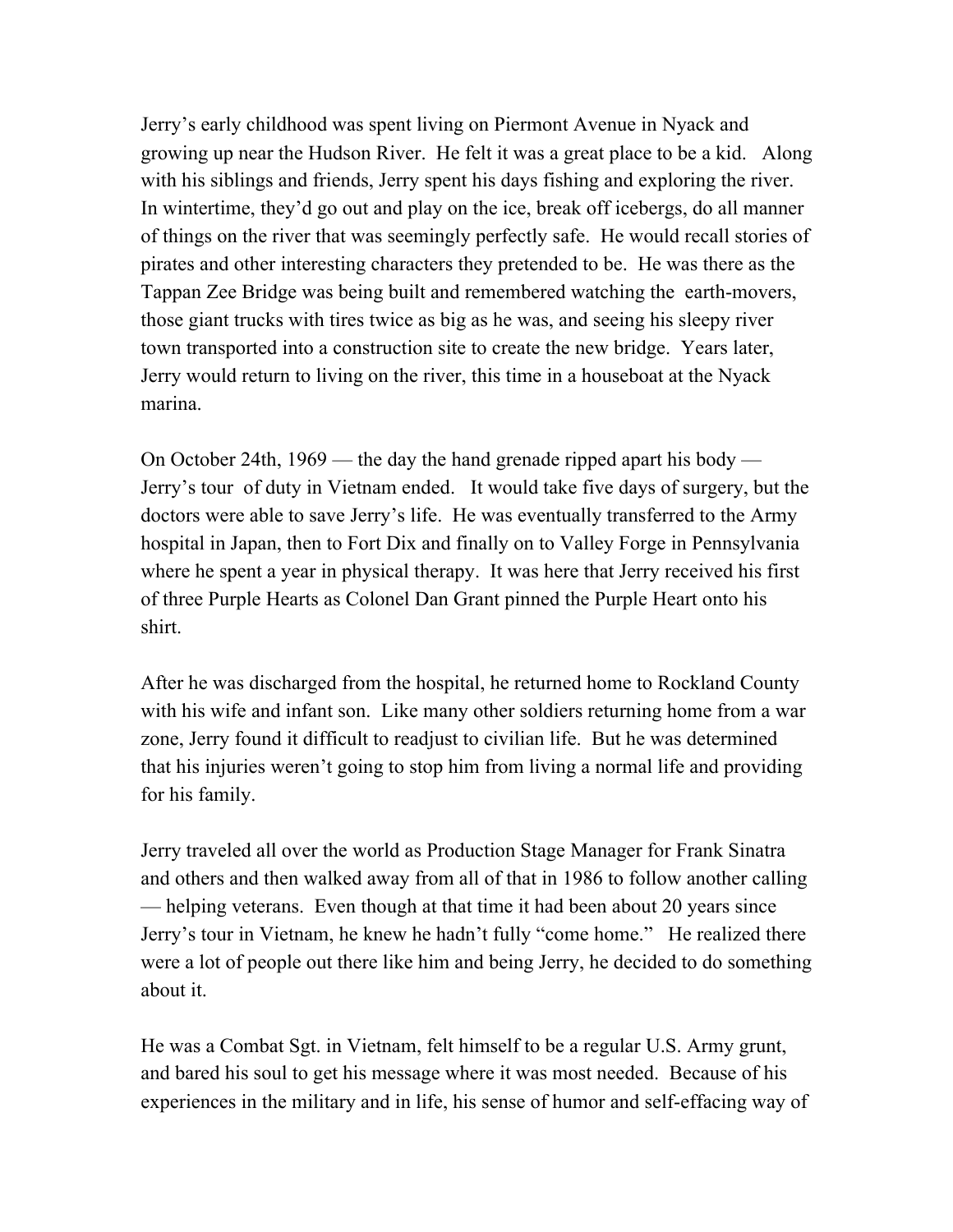telling stories, he would bring out his own vulnerabilities, which gave other veterans a feeling of security, camaraderie, knowing they could trust Jerry, who was like them, a combat vet. They would open up to him — he was one of them — Jerry had been where these vets had been — had seen things similar to what they had seen — had the same demons haunting them…as haunted him till the day he died. Jerry had to deal with his own psychological wounds of war — the unseen bullets that inflict as much pain as the hand grenade that took his right leg and nearly his life.

His concern and efforts for veterans went well beyond his 30 year career at his 9:00 - 5:00 day job as Director of the Veterans Service Agency. He worked tirelessly for the last 32 years of his life, to help veterans of all wars.

In 1987, after organizing Rockland's Vietnam vets, VVA Chapter #333 was created. As their first public act of coming together, Jerry and the vets set up the Memorial Day Watchfires, an annual event to commemorate all those who have died in wars, or those who still have not come home.

Caring about the men and women who have worn this nation's uniform, no matter where or when they served, Jerry formed New York Vets in 1992. Through that organization, he established the Camp Shanks Museum in Orangetown, New York which was dedicated on June 6th, 1994, the 50th Anniversary of the Normandy Invasion. This was in the area where 1.3 million GIs left U.S. for North Africa and the European Theatre of Operations during World War II. Back then, it was known as "Last Stop — USA" since many would never again return to U.S. soil.

One of Jerry's proudest accomplishments was the Community Veterans Medical Clinic that Jerry proposed and campaigned for through the VA system so that our veterans didn't have to travel over an hour for VA medical appointments. The first one of these medical centers was established here in Rockland County in 1996. Now there are 1400 such local veterans' medical clinics throughout the United States, treating thousands of veterans on a regular schedule.

Jerry opened Rockland's first homeless veterans' shelter — MIA (Missing in America) in Valley Cottage in 1996. He created the Annual Buffalo Soldiers' Award and the Women Veterans Recognition Award, as well as the Rockland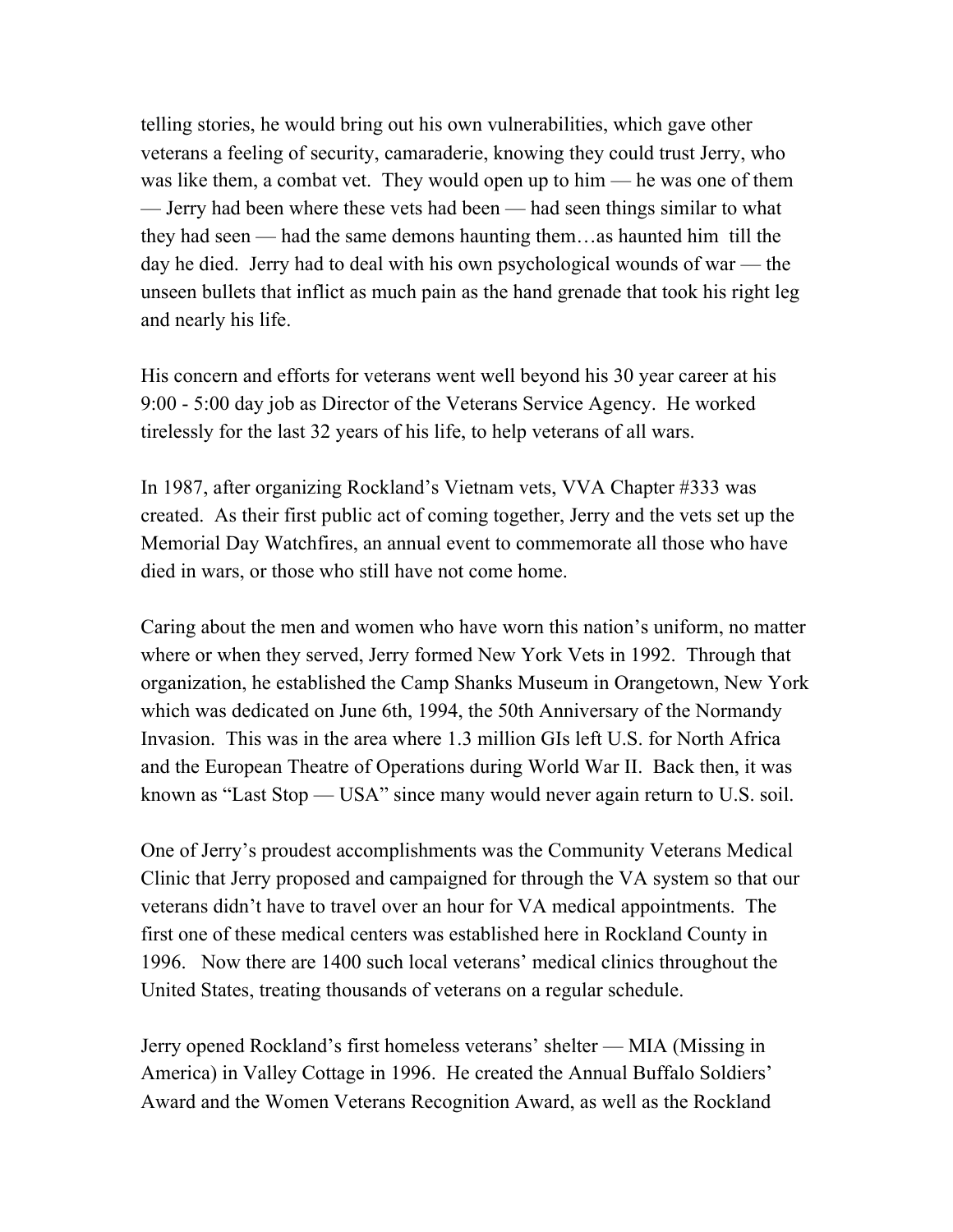County Service Medal, to honor those who served in Afghanistan, Iraq and in the Global War on Terror. He felt this was a way to connect with a new generation of returning vets to ensure they were aware of and accessing their well-deserved GI benefits.

In 1993, to honor the veterans of "The Forgotten War," Jerry set up a permanent memorial to Rockland County's KIA in the Korean War, at the Gary Onderdonk Veterans Cemetery at Rockland Community College in Suffern, New York. This led to the formation of the Korean Vets Eagle Chapter which brought together Rockland's Korean War Veterans and is still in existence today. These were the veterans of "The Forgotten War" — no longer forgotten because of Jerry's efforts.

On two different occasions, Jerry arranged for the Vietnam "Moving Wall" to be displayed at Rockland Community College in Suffern. Many veterans had not visited the Vietnam Memorial in Washington, D.C. and this gave them an opportunity to view a replica of The Wall locally, and to remember the friends and family members they had lost in 'Nam.

Jerry wouldn't have expected a bronze plaque placed in his honor at Nyack Memorial Park, where he spent so much of his life and he would now smile at the thought of it. He would be honored to have a place near where the veterans of earlier wars were memorialized. When asked what he felt would be most remembered about him, Jerry's reply was, "Probably my sense of humor. The ability to laugh is magic, to take a bad situation and at least be able to smile at it in some way, or to spin it in some way and take some of the steam out of it." A long time has passed since Jerry played near the Hudson River, and he will be remembered by Rockland's veterans for a long time to come — not only for his irrepressible sense of humor and engaging stories, but also because of his love, respect and unending selflessness for his fellow veterans and the Rockland community.

This quote by Theodore Roosevelt was a favorite of Jerry's:

"It is not the critic who counts; not the man who points out how the strong man stumbles, or where the doer of deeds could have done them better. The credit belongs to the man who is actually in the arena, whose face is marred by dust and sweat and blood; who strives valiantly; who errs, who comes short again and